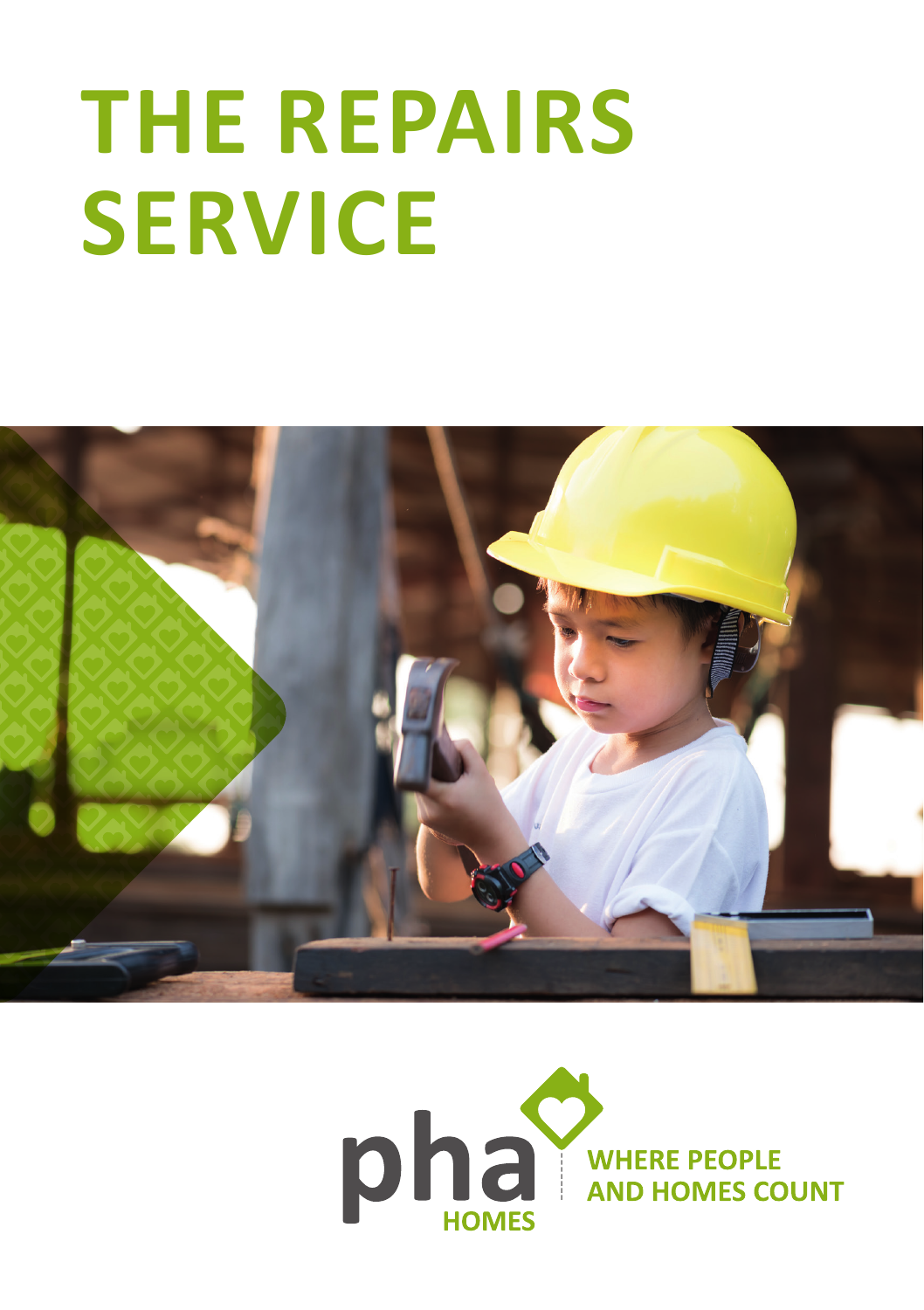#### **YOUR RESPONSIBILITIES:**

You are responsible for keeping your home in a reasonable condition and are expected to take reasonable precautions to prevent damage to the property.

We rely on you to report any faults promptly and to provide access to our contractors to ensure that the repair may be undertaken within the agreed timescales.

#### **HOW TO REPORT A REPAIR:**

We aim to repair reported faults as swiftly and cost effectively as possible. To assist us in this please be precise about the nature and location of the problem.

You should report any repair needed during office hours of 9 a.m. – 5 p.m. Monday to Thursday and  $9$  a.m.  $-4$  p.m. on Friday on Tel: 01730 263589

If you experience an emergency fault outside of office hours, please contact the office and the out of hours service providers number is in the answer machine message. The out of hours number is also on our website www.phahomes.co.uk

In the event of a suspected Gas Leak you should call the National Grid on 0800 111 999 who will make safe (but not repair) the fault inside your home.

An EMERGENCY REPAIR is defined as one which is unforeseen and poses a direct threat to the health or safety to you or serious damage to the property.

Emergency Repairs will be done within 24 hours to make safe the situation and allow full repair to be carried out in normal working hours.

Examples of an 'Emergency Repair' are:

- Severe roof leaks
- Total loss of electrical power
- Unsafe electrical work
- Burst pipes
- Blocked foul drains
- Dangerous structures
- Flooding
- Loss of heating and hot water involving health risk

The list is not exhaustive.

An URGENT REPAIR is one which significantly affects your comfort or convenience and will normally be completed within seven days.

Examples of an 'Urgent Repair' are:

- Partial loss of electrical power or light
- Unsafe power socket or light fitting
- Partial loss of heating or hot water
- Toilet blocked or not flushing
- Leaks from taps, pipes or tanks
- Leaking roof
- Insecure external door, window or lock The list is not exhaustive.

All other internal or external repairs of a non‑urgent manner are categorized as ROUTINE repairs and would normally be completed within three weeks.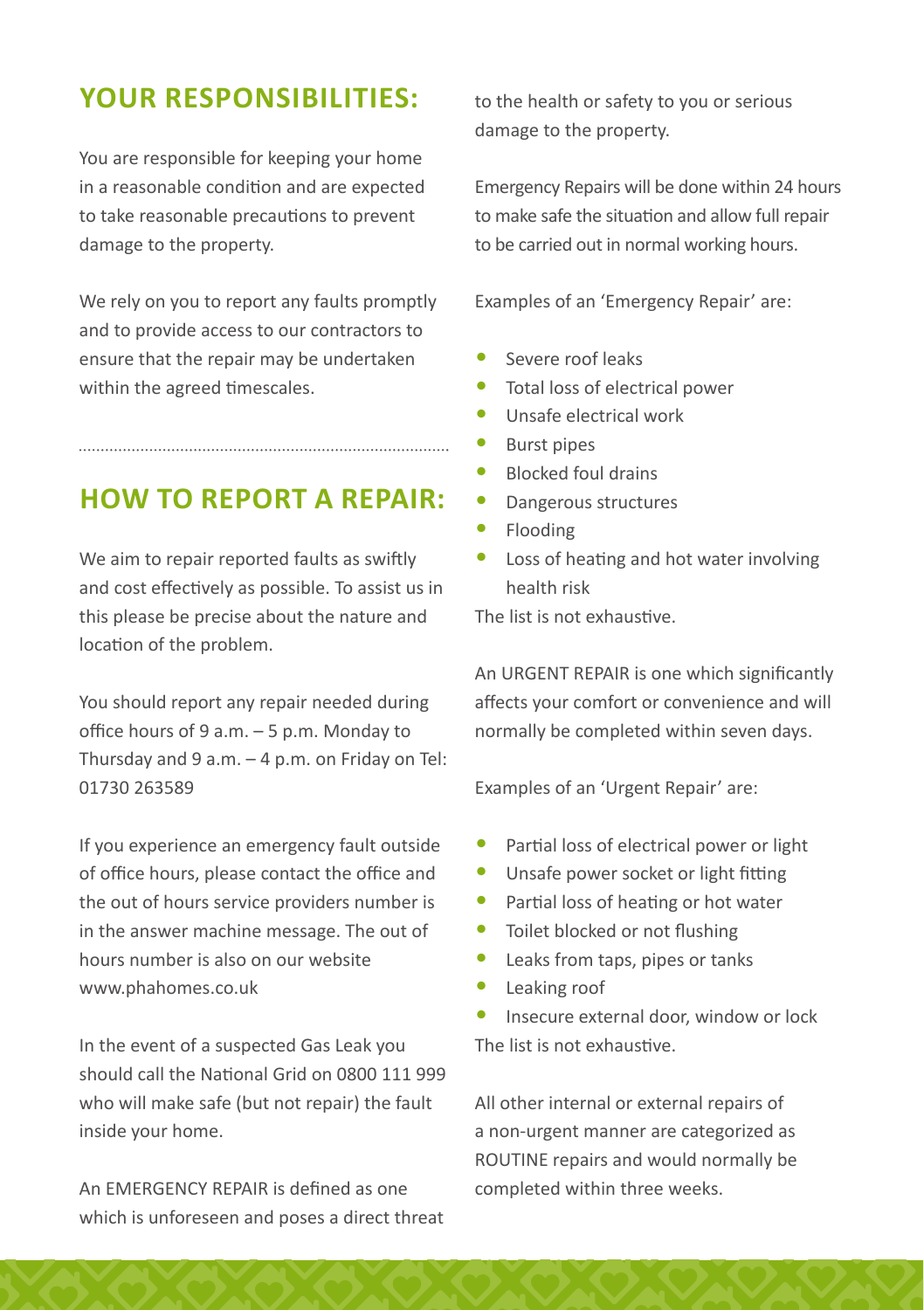Contractors to PHA Homes will contact tenants to make appointments to carry out the repair. This is normally by telephone.

We require our contractors to ensure that works are carried out with the minimum of disruption to you. Contractors are expected to be courteous to you and we would require you to be courteous in return.

### **GAS SERVICING:**

PHA Homes employs the services of a contractor to carry out annual servicing of the gas boilers in our properties. This is a legal requirement, carried out for your safety. You must make every effort to co-operate with the contractor to allow access for the work - which will take less than an hour. This will ensure the safe operation and efficient running of your boiler.

If you should feel drowsy in the vicinity of the boiler and suspect a problem with the boiler, you should immediately open windows to air the room and report the problem.

### **CONDENSATION:**

Higher levels of insulation, double glazing and improved sealing of properties has increased the incidence of condensation in properties. This is often perceived as damp.

Condensation occurs when the moisture present in the air comes into contact with a cool surface and appears as drops of water.

In order to combat the likelihood of condensation it is recommended to keep the heating running continuously at a low temperature to allow the building structure to absorb heat. Intermittent bursts of heating will create cold areas in the property which will encourage condensation.

Condensation may be minimised by

- ensuring good ventilation and air circulation
- using extractor fans where fitted
- fitting an external vent kit to a tumble drier
- not drying washing indoors

## **CYCLICAL WORK:**

Cyclical works are those which are carried out on a regular programme and would, principally, be external redecoration such as repainting, re-staining, window maintenance, etc. and this is carried out at 3, 4 or 5 year cycles, depending of the materials used and the location.